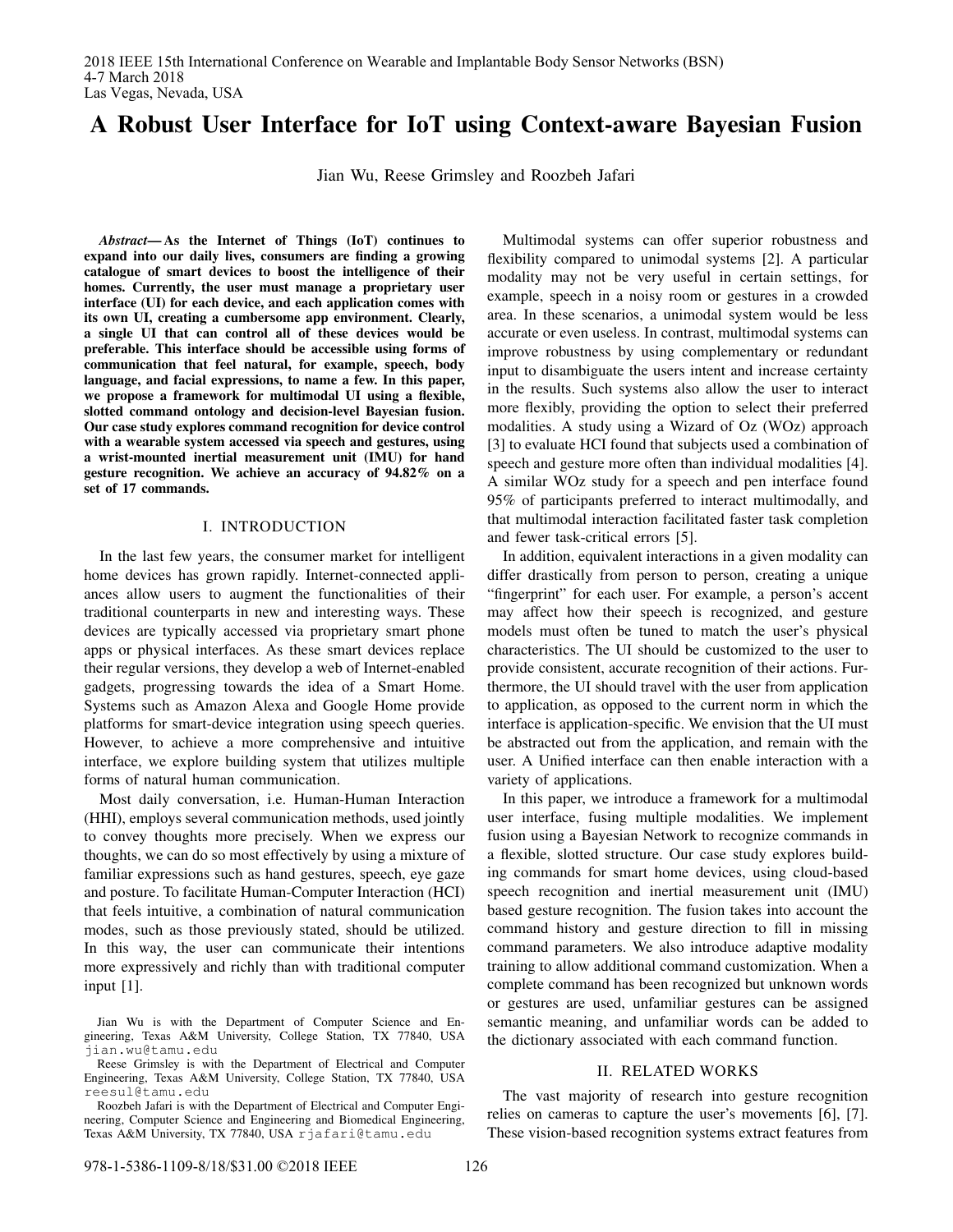each graphical frame to classify the subjects movement [7], [8]. Although these systems have improved in recent years to reduce computational and economic costs, they require the user to be within the camera's field of view [9]. To facilitate ubiquitous smart device control, we envision a wearable system in order to reduce restrictions on the user. Thus, we have chosen to use inertial measurement units (IMUs), which are present in most mobile computers, for gesture recognition. This approach utilizes the acceleration and angular velocity of the system to classify the users motion. A system for IMUbased gesture recognition using Decision Trees and Support Vector Machines achieved up to 89% accuracy, tested on several different configurations of IMUs on the hand [10]. A study for recognizing American Sign Language (ASL) using an IMU and surface electromyography (sEMG) achieved 92% accuracy on 80 common ASL signs [11].

As the primary mode of communication for day-to-day conversation, speech is used by many multimodal HCI systems, often as the dominant modality [12]–[14]. Implementing offline automatic speech recognition (ASR) is computationally intensive, and its effectiveness can be compromised by dictionary size, noisy signals and so on [15]. However, many of these limitations can be avoided by using cloudbased ASR services such as Google Speech API, which can take advantage of extremely large amounts of training data to improve speaker-independent recognition on a large vocabulary of words, and can handle casual, conversational speech with noisy input [16].

Multimodal fusion is used to combine multiple, distinct input modalities into a single command or result. Featurelevel fusion involves extracting a set of features from each input signal, and applying a classification algorithm to produce a result [17], [18]. Another popular approach fuses at the decision-level, and is the most common method used in HCI [19]. Individual modality recognizers classify the inputs received before the system attempts to fuse their results. These separate results require the system be trained in two phases: for the individual modalities and for the multimodal fusion, rather than single-phase training for the feature-level approach to fusion. However, modalities can be more easily added or removed with decision-level fusion, improving the system's extensibility [20]. We explore decision-level fusion in this paper, using a slotted command ontology, or framebased approach. Semantic information is extracted from each input, which will be associated with a slot or frame; the slots are then combined to develop the resulting command [12]. A system for human-robot interaction achieved 97% accuracy on multimodal commands fusing cloud-based speech recognition and vision-based gestures [21].

# III. METHODS

## *A. Proposed System Overview*

The proposed multimodal user interface is shown in Fig. 1. There are three layers in our system: user input layer, customized application-agnostic user interface layer, and application layer. The user input layer includes three input modalities: hand gesture, voice, and location. In our paper, a



Fig. 1: Diagram of proposed system

9-axis, custom wrist-worn IMU is used to capture the hand gesture, and the microphone on a personal laptop is used to capture voice [11]. The second layer is our customized application-agnostic user interface layer, which translates the user input to a command for a certain application in the third application layer. The details of our user interface are introduced in the second layer. The gesture data from the IMU is used for gesture recognition and direction recognition. The direction recognition tells us which smart device the user intends to interact with, provided the user's location is known. The location information could be obtained by GPS sensors or indoor localization solutions, which we do not implement in our system and we assume we use offthe-shelf solutions. The gesture and direction recognition will provide the gesture modality's part of the command. The speech recognition module will translate speech into text, and a semantic parser and mapper performing natural language processing (NLP) will translate it into the speech command. Both the gesture and speech command will be represented in a slotted command structure proposed by this paper in III-E. Once both commands are known, a command completeness check engine will examine the command for completeness, i.e. all necessary slots filled. This engine will also provide cross-check function that completes the command of one modality using useful information from the other modality. If the command is complete from these two modalites, a context-aware Bayesian network will fuse the commands and determine the final command. Otherwise, the system will either predict a complete command or discard it. Additionally, our system is able to adaptively train the new speech and gesture modalities based on the mapping between gesture and speech commands.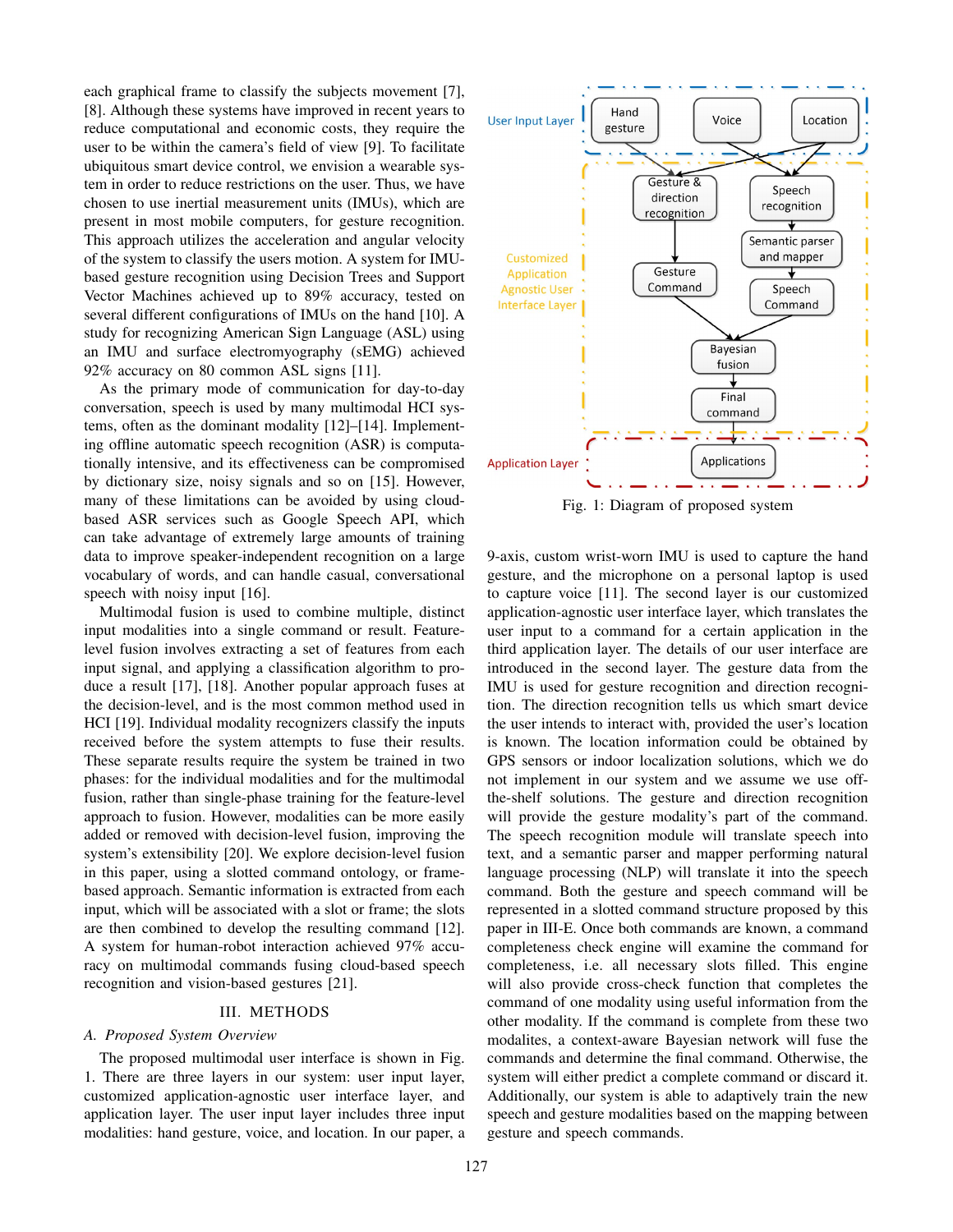

Fig. 2: Gesture shapes

### *B. Gesture Recognition*

The raw 3D accelerometer and gyroscope data are used for hand gesture recognition. A real-time, online streammatching algorithm called SPRING, an implementation of dynamic time warping, calculates the distance between the incoming stream and prerecorded templates for each gesture [22]. Once the distances between the incoming stream and all gesture templates are calculated, a gesture is positively classified if the distance falls below a predefined threshold. If the threshold is too large, many negative gesture instances will be classified as target gestures. If the threshold is too small, many positive gesture instances might not be recognized. In this paper, the thresholds are tuned experimentally for 8 hand gestures. Fig. 2 depicts the shape of each performed gesture. We envision our system as a wearable device, so battery power must be conserved, limiting how often the microphone can be on. The eighth gesture's purpose is to control the speech recognizer, done by tapping the device to open and close the microphone. This gesture is not associated with a semantic meaning and is not directly used in any commands.

## *C. Direction Recognition*

The direction of the gesture can tell us which object the user is interacting with if the relative location of the user and devices are known. This paper does not focus on the mapping between the relative location and the gesture direction. We assume the user stays in the same relative location. The calibrated magnetometer reading is used for direction recognition using the same real-time DTW implementation [22]. In the training phase, the same gesture is performed in different directions, and templates containing only magnetometer readings are recorded for each of these directions. Once the gesture is recognized, the corresponding magnetometer readings in this period will be compared to all the directional templates for the recognized gesture. The direction is determined to be the same as the template that gives the smallest distance, given it is smaller than the threshold distance.

# *D. Speech Recognition and Semantic Parser*

The microphone on a personal laptop is used for speech recognition. We use Google Speech API, a powerful cloudbased speech recognition API that converts speech to text. The output from speech recognition is parsed using the



Fig. 3: Slotted command structure

Stanford CoreNLP library in Java [23]. The parser separates the input string into an array of individual words, and tags each word with a part of speech (e.g. noun, verb). In this paper, we assume a homogeneous structure for speech input. We leave heterogeneous structures and implementation of a sophisticated mapper and parser to future work, as natural language processing is not a core component of this paper. The parser assigns each word from speech recognition to potential slots in the command structure, discussed in III-E, depending on the part-of-speech tag and adjacent words.

#### *E. Command Structure*

In UIs, many commands can be represented as a collection of semantic arguments. The user in the scenario of device control has access to several internet-enabled appliances, each with a unique set of functionalities. As illustrated in Fig. 3, a command is composed of a set of slots which may be required or optional depending on the command. In our case, we define the required slots to be the object  $(O)$ , i.e. the device being used, and the function (*F*), i.e. the action taken by the device. For example, the command "Lamp increase brightness" uses  $(O)$  = "lamp" and  $(F)$  = "brightness".

Some commands need additional information to ensure that the users intention is correctly identified. Several slots, such as function value and time value, can be optionally specified. Generally, speech works best to supply this extra information. The Function Value (*FV*) provides additional information for the function. For "TV increase volume by 5", *FV* contains "increase" and "5" because these specify how the function should changes the device's state. When multiple instances of a device are in a room, the Object Value (*OV*) may be used to identify the object as a specific instance of the device. The Time Value (*TV*) slot is used whenever a user wants to specify how they want their command executed temporally. Given the command "Lamp turn off in 15 minutes", the *TV* slot will specify that the command needs to be delayed and the delay's duration. A basic command is represented as  $C = \{O, F, \{OV, FV, TV\}\}\$ . We also define the gesture command, GC, and speech command, SC, as commands obtained from gesture and speech, respectively. There are represented as  $GC = \{O_G, F_G, \{OV_G, FV_G, TV_G\}\}\$ and  $SC = \{O_S, F_S, \{OV_S, FV_S, TV_S\}\}.$ 

### *F. Completeness Check Engine and Cross-check*

Once the gesture command and speech command are both obtained, a completeness check engine will check whether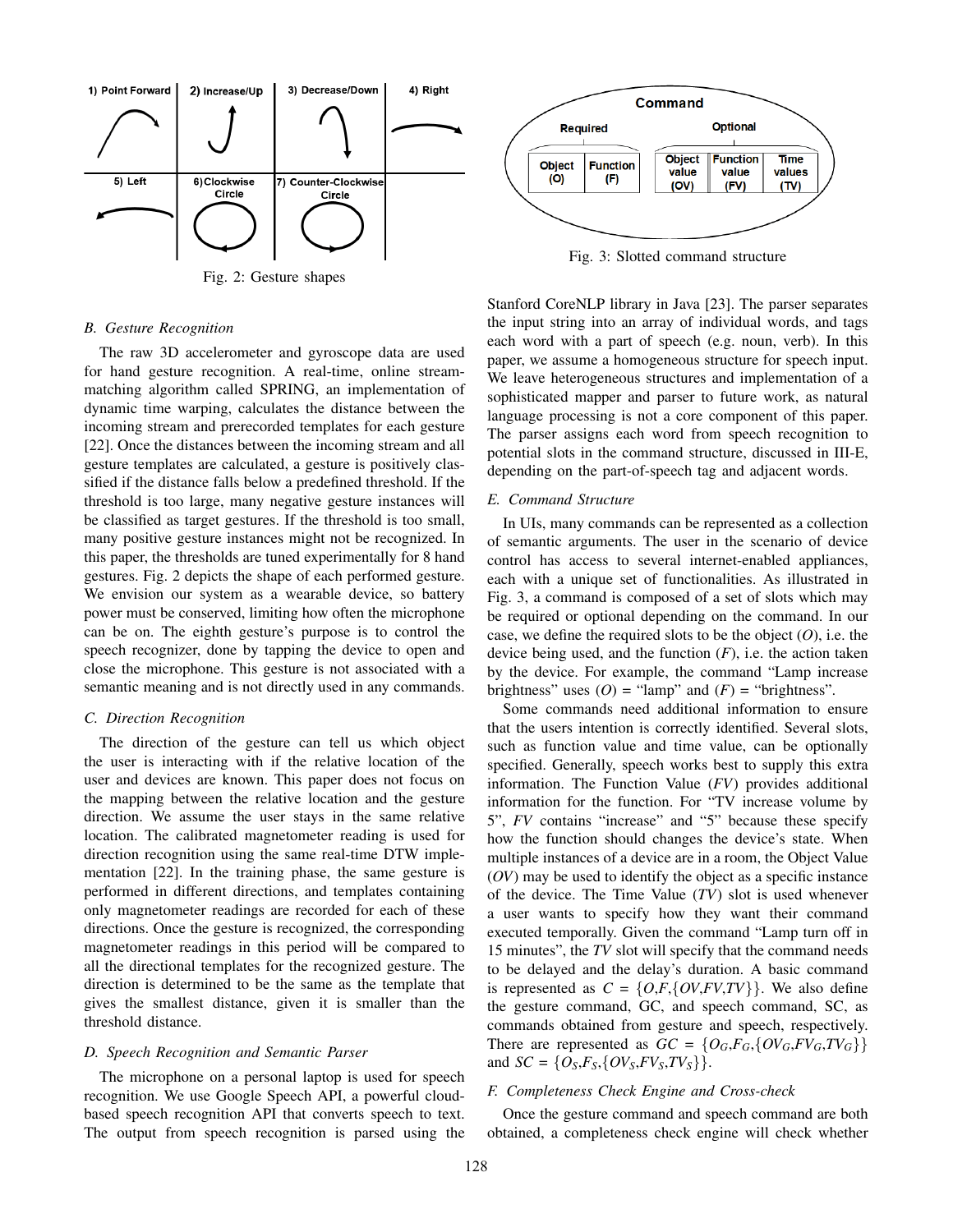

Fig. 4: State machine for reachability check

the command is complete. For example, for a command "lock the door", both gesture and speech recognize the "lock" functional element of a command. However, neither modality provides the object information ("door"), so the system will not consider the command complete. Only if the required slots are filled across all modalities will the commands be fused by the Bayesian network. To determine completeness, the truth value of this expression is checked:  $(O_G \parallel O_S) \wedge (F_G \parallel F_S)$ . If true, the command is complete. Otherwise, the command is incomplete, and the system will predict a complete command based on device state reachability, discussed in III-G. The completeness engine will also perform a cross-check to complete the missing command element of one modality using the command from another modality. For example, in the command "turn on TV", if "TV" is not recognized by speech, and it is recognized by direction, then the engine will complete the speech command using gesture recognized command. Similarly, if the gesture direction could not identify the object in "turn on lamp", it can be completed with the speech recognized object. This simple cross-check will improve the accuracy for individual modality significantly.

## *G. Command Prediction Based on State Reachability*

If the command is incomplete, our system will try to predict a command for the user based on state reachability for each device. Fig. 4 shows the state machine for each device. There are three states for a device: on, off and functional state. Therefore, the "turn on" command can only be followed by functional control command, and the "turn off" command can only be followed by "turn on" command. The function control command can either be reached by itself or the "turn on" command. In this step, we determine what the current state is, and traverse to all its neighboring reachable states to determine if the current command can be executed. For example, if an oven is in "off" state, and an incomplete command "change temperature" comes. The system will determine this command is not for oven since the "functional state" is not reachable by "off" state.

It is challenging to predict the command elements other than the object element. For example, if the incomplete command only has the object "TV", we cannot predict the function because we do not have enough information to predict what the user wants the TV to do. However, if an incomplete command is "turn off", it is possible for us to predict an object element for this command. If only the object



Fig. 5: Bayesian network for multimodal fusion

is missing, the system will check the state reachablity for all devices and pick the candidate set. There might be several candidates, and the system will determine the most recent active device as the object. Notice that this approach only provides the user a good candidate and cannot guarantee the correctness of the prediction.

## *H. Context-aware Bayesian Fusion*

A Bayesian network is a probabilistic graphical model that represents a set of random variables and their conditional dependencies via a directed acyclic graph (DAG). There are four main features of Bayesian networks that make it ideal for our decision level fusion approach. First, it can handle missing data. Therefore, even if one modality or part of the command information is missing, the classifier is still able to work. Second, Bayesian networks allow one to learn about causal relationship. Third, it is an ideal representation for combining prior knowledge and data. The network structure is formed by the prior knowledge, and the probabilities are trained by the data. Fourth, it offers an efficient and principle approach to avoid overfitting data.

In Bayesian network, each node represents a random variable. If there is a directed link from node *x* to node *y*, *x* is defined as a parent of *y*. The node which does not have parent is called root node. To construct a Bayesian network, the network structure, the prior probability of root nodes and conditional probability of each node given their parents need to be given. Let  $x = \{x_1,...,x_n\}$  represents the variable set, and  $PA_i$  denotes the parents of node  $x_i$ . The joint probability distribution of the Bayesian network is given by

$$
P(x) = \sum_{i=1}^{n} P(x_i | PA_i)
$$
 (1)

The proposed Bayesian network is shown in Fig. 5. The location is important because we assume the user will only interact with certain devices in certain locations. For example, if the user is on his bed, he will not control the TV in the living room. The gesture command depends on a functional command recognized as the gesture and object command recognized as the gesture direction. It also depends on location of the user. The speech command depends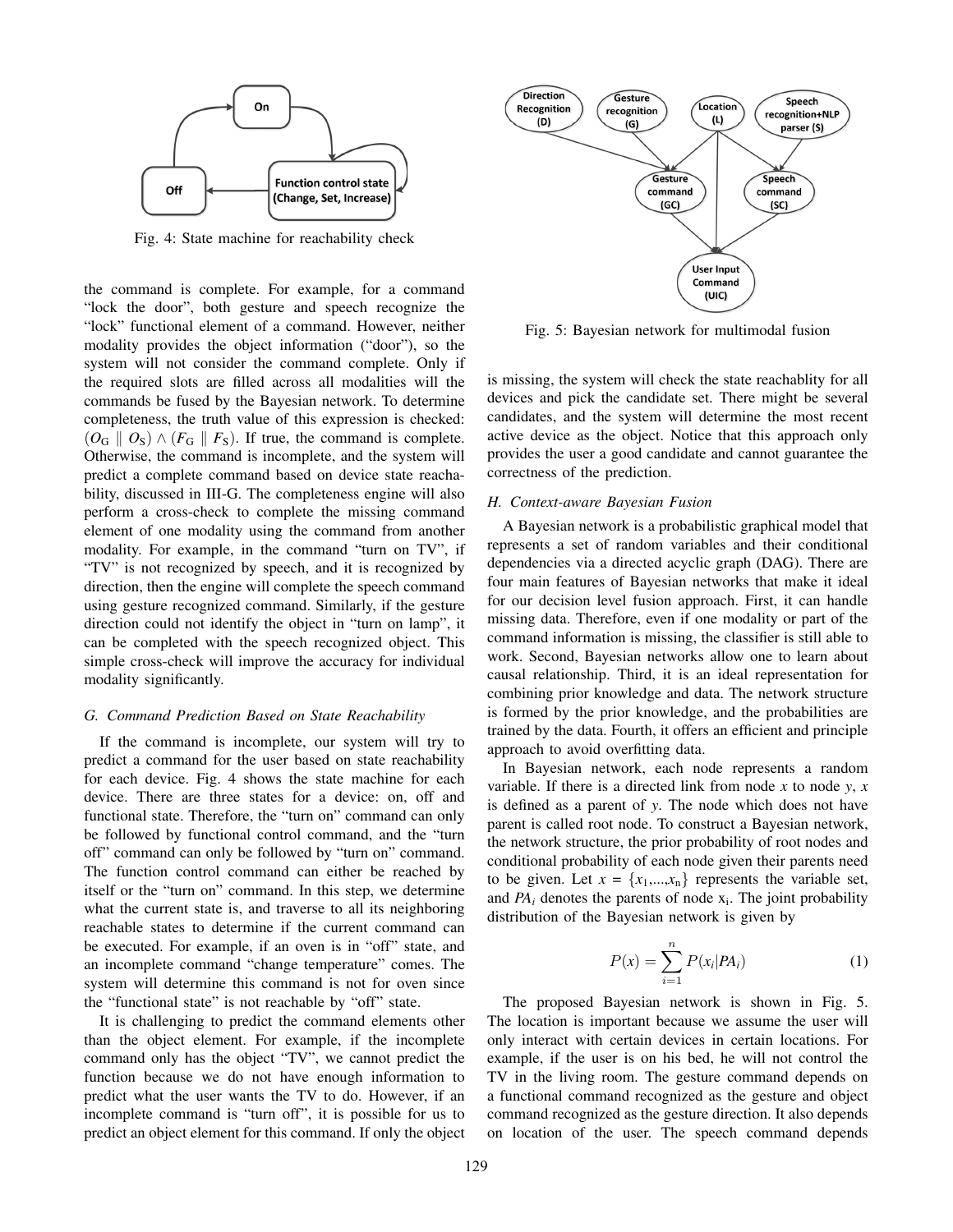| Command (ID)                              | Location                    | Command (ID)                  | Location                    |  |
|-------------------------------------------|-----------------------------|-------------------------------|-----------------------------|--|
| Turn on thermostat $(1)$                  | living room/bedroom         | Turn off thermostat (2)       | living room/bedroom         |  |
| Turn on $TV(3)$                           | living room                 | Turn off TV $(4)$             | living room                 |  |
| Increase TV volumn by $X(5)$              | living room                 | Decrease TV volumn by $X(6)$  | living room                 |  |
| Turn on $\lambda$ 1 amp (7)               | living room/bedroom/kitchen | Turn off $\lambda$ lamp (8)   | living room/bedroom/kitchen |  |
| Change color $\overline{\text{ lamp}}(9)$ | living room/bedroom/kitchen | Increase brightness lamp (10) | living room/bedroom/kitchen |  |
| Decrease brightness lamp (11)             | living room/bedroom/kitchen | Set oven temperature $X(12)$  | kitchen                     |  |
| Set oven time by $X(13)$                  | kitchen                     | Lock door $(14)$              | living room                 |  |
| Unlock door $(15)$                        | living room                 | Activate security (16)        | living room/bedroom         |  |
| Deactivate security (17)                  | living room/bedroom         |                               |                             |  |

TABLE I: Command list



Fig. 6: Gesture command accuracy before and after crosscheck

on both speech recognition and the user's location. The final command depends on the gesture command, speech command, and the location. Thus, the system is contextaware by leveraging location and device state. The joint distribution of our proposed Bayesian network is given by

$$
P(D, G, L, S, GC, SC, UIC) = P(D)P(G)P(L)P(S)
$$

$$
P(GC|D, G, L)P(SC|L, S)
$$

$$
P(UIC|GC, SC, L)
$$
(2)

## IV. EXPERIMENTAL RESULTS

We test our system in a smart home environment, in which the user interacts with different objects at different locations. The commands are listed in Table I. There are 17 commands that include 6 objects and 3 locations in a smart home. For each command, both gesture and speech are repeated 15 times. The total number of instances is 255 in each modality. Some gestures are reused for different objects, and the total number of gestures in our test is 8 as introduced in III-B. The data is collected from one of the authors of this paper.

## *A. Command Recognition Accuracy after Cross-check*

As discussed in Section III-F, if both modalities are present, a cross-check will be applied to complete missing commands elements in each modality. The cross-check completes missing command information of one modality using



Fig. 7: Speech command accuracy before and after crosscheck

the corresponding recognized information from the other modality. Fig. 6 shows gesture command accuracy before and after crosschecking. As shown in the figure, the accuracy for most commands improves significantly. This is because we have a tight threshold for gesture and direction recognition, and either the gesture or direction could not be recognized as easily. In this case, the recognized speech command will help complete the gesture command; thus, the gesture command recognition accuracy is improved. Similarly, Fig. 7 shows the speech command accuracy before and after crosschecking. Some words have less consistent recognition than others. In addition, the NLP parser is not able to separate the command elements very well in some scenarios, especially when words for the object or function are not recognized at all. The information from the gesture command can help complete the speech command too. For example, 'TV' is difficult to recognize, and the NLP parser could not identify the object of command 'Turn off TV' due to differences with the assumed speech structure. By using object information from the gesture command, the accuracy of command 4 is improved significantly. We use a low-cost microphone and the API (Google Assistant SDK) offers worst recognition than on their own device (*e.g.* Google Home).

#### *B. Command Recognition Accuracy after Bayesian Fusion*

After the completeness check and cross-check, the gesture and speech command are both obtained, and they are fused using the Bayesian network. Fig. 8 shows the recognition